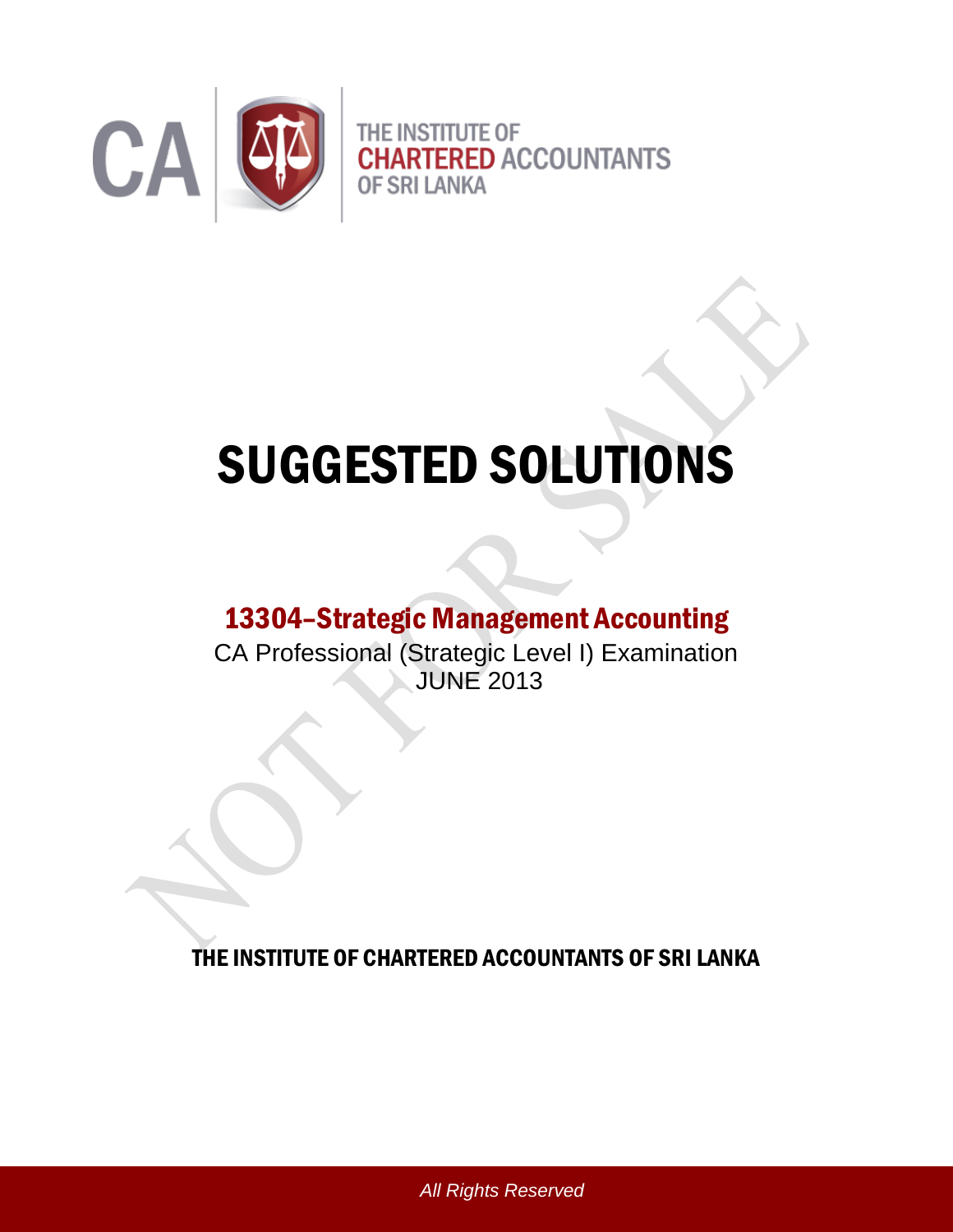| $\left( a\right)$                                  | <b>CC Division</b> | <b>CM Division</b> |          |
|----------------------------------------------------|--------------------|--------------------|----------|
|                                                    | Internal           | External           | External |
| Selling price (W1)                                 | 1,164              | 1,600              | 9,100    |
| Qty to be sold (units)                             | 40,000             | 35,000             | 20,000   |
| <b>Sales</b><br>(Rs. '000)                         | 46,560             | 56,000             | 182,000  |
| <b>Sales</b><br>(Rs. '000)                         |                    | 102,560            | 182,000  |
| Variable production cost<br>(Rs. '000)             |                    | (56,250)           | (90,000) |
| Variable selling & distribution cost<br>(Rs. '000) |                    | (4,550)            | (13,000) |
| Fixed production cost (Rs. '000)                   |                    | (16,500)           | (22,500) |
| Fixed administration cost<br>(Rs. '000)            |                    | (3,000)            | (8,000)  |
| Profit $(Rs. '000)$                                |                    | 22,260             | 48,500   |
| Capital employed (Rs.'000)                         |                    | 160,000            | 280,000  |
| <b>ROCE</b>                                        |                    | 13.91%             | 17.32%   |

CC division transfers its output to CM Division at a price below the market price which will also cause CC Division to **underperform at lower ROCE (below 15%)**. **Only CM Division will be entitled to the incentive scheme due to internal transfer pricing**. Therefore the Manager of CC Division has disagreed for the current incentive scheme.

(7 marks)

| $W1$ = Internal transfer price of component A | <u>Rs.</u> |  |  |
|-----------------------------------------------|------------|--|--|
| Variable cost per unit                        | 750.00     |  |  |
| Fixed production cost                         | 220.00     |  |  |
|                                               | 970.00     |  |  |
| 20% mark up                                   | 194.00     |  |  |
| Selling price                                 |            |  |  |

(b)

| <b>CC Division</b>                      | <b>Rs. '000</b> |
|-----------------------------------------|-----------------|
| Capital employed                        | 160,000         |
| 15% ROCE (eligibility criteria)         | 24,000          |
| Current level of profit                 | 22,260          |
| Additional contribution/profit required | 1,740           |
|                                         |                 |

| Additional cont/unit from selling to external market    | Rs.        |
|---------------------------------------------------------|------------|
| Selling price/unit to external market                   | 1,600.00   |
| Less: Selling price/unit of internal transfers          | (1,164.00) |
| Less: Selling & distribution cost/unit                  | (130.00)   |
| Net loss/unit from selling internally                   | 306.00     |
| <b>Addition external sales required</b><br><b>Units</b> | 5,686.27   |

(3 marks)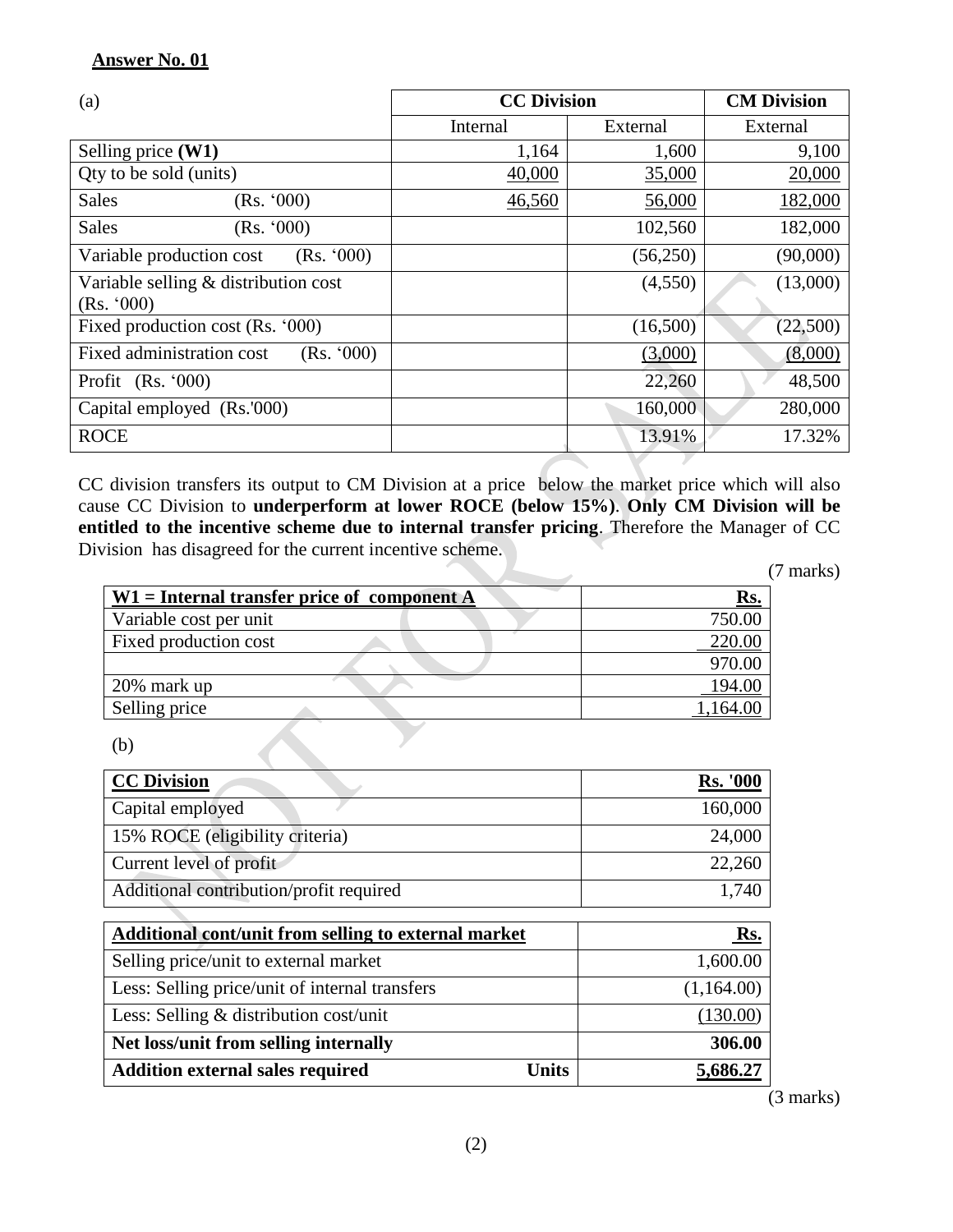(c)

| Additional external sales required (units of Component A)                 |          | 5,686.27            |
|---------------------------------------------------------------------------|----------|---------------------|
| No. of units of motors to be foregone by Division CM (2 Comp. each motor) | 2,843.14 |                     |
| Per motor contribution (Rs.)                                              |          | 3,950.00            |
| Impact to the profit - decline in contribution (Rs. '000)                 |          | 11,230.39           |
| Current level of profit (Rs. '000)                                        |          | 48,500.00           |
| New profit $(Rs. 000)$                                                    |          | 37,269.61           |
| <b>Impact to the ROCE - New ROCE</b>                                      |          | $13.3\%$            |
| $(d)$ $(1)$                                                               |          | $(3 \text{ marks})$ |

|                                                         | Component A | Motor      |
|---------------------------------------------------------|-------------|------------|
| Variable cost to external market (Divisional)           | 880.00      | 5,150.00   |
| Less - Transfer price                                   |             | (2,328.00) |
| Add - Variable cost of component A (two units)          |             | 1,500.00   |
| Variable cost per unit to the external market (Company) | 880.00      | 4,322.00   |

|                      | External market |                           | External market |                           | Total                      |
|----------------------|-----------------|---------------------------|-----------------|---------------------------|----------------------------|
| <b>Selling Price</b> | Motor<br>Qty    | Contribution<br>(Rs. 000) | Comp. A<br>Qty  | Contribution<br>(Rs. 000) | Contribution.<br>(Rs. 000) |
| 9,100                | 20,000          | 95,560                    | 35000           | 25,200                    | 120,760                    |
| 8,900                | 24,000          | 109,872                   | 27000           | 19,440                    | 129,312                    |
| 8,700                | 29,000          | 126,962                   | 17000           | 12,240                    | 139,202                    |
| 8,500                | 30,000          | 125,340                   | 15000           | 10,800                    | 136,140                    |

|                                                  | (Rs. 000)  |
|--------------------------------------------------|------------|
| <b>Optimal selling price per Motor</b>           | 8,700      |
| <b>Quantity of Motors to be sold</b>             | 29,000     |
| <b>Total Contribution (both divisions)</b>       | 139,202.00 |
| <b>Less: Fixed Expenses</b>                      |            |
| Total fixed production cost (both divisions)     | (39,000)   |
| Total fixed administration cost (both divisions) | (11,000)   |
| <b>Profit for the company (both divisions)</b>   | 89,202.00  |

(8 marks)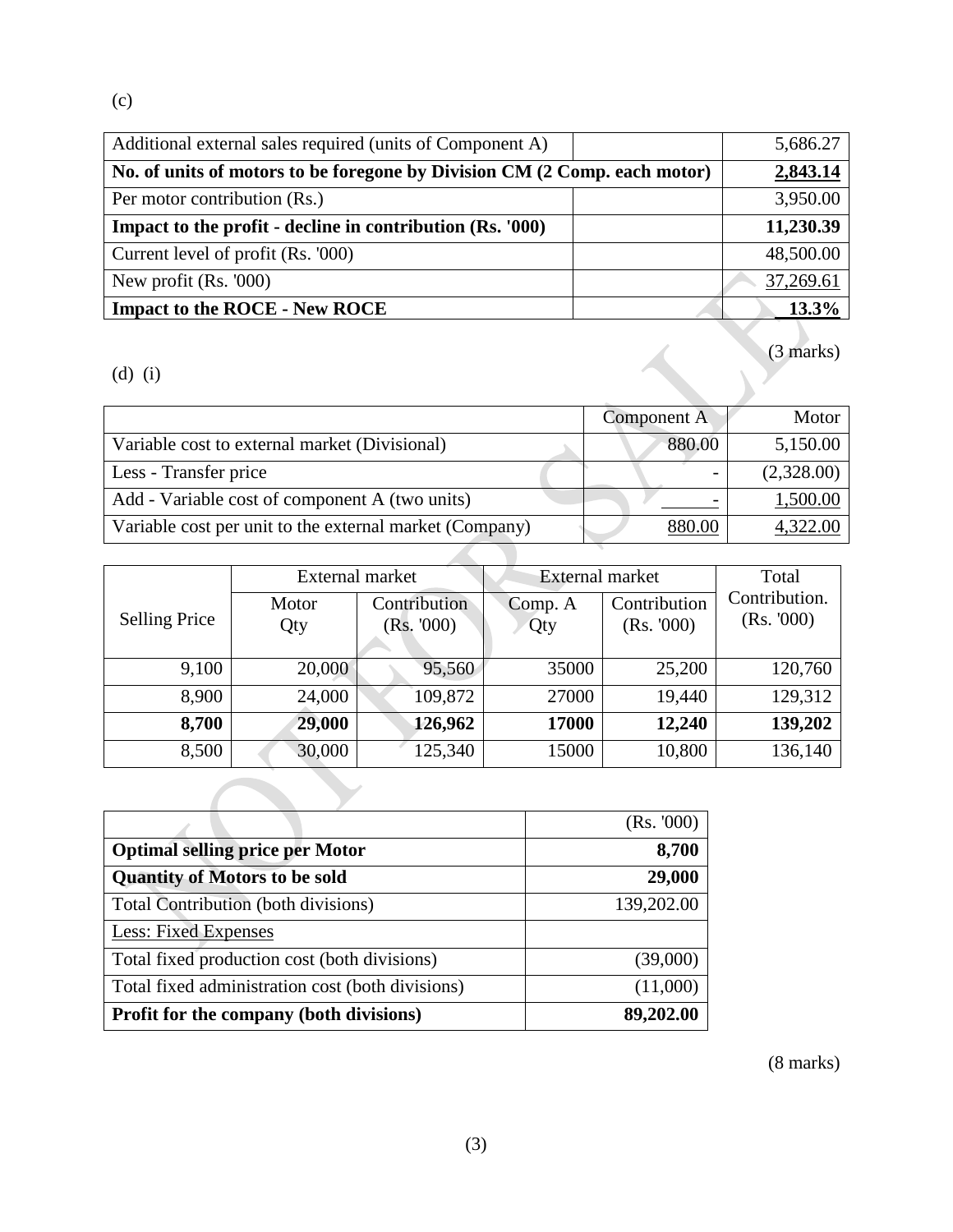| <b>Dual Rate Transfer Pricing System</b><br>29,000 Motors to be sold at 8,700 each  | <b>CC</b> Division<br>Rs. '000 |          | <b>CM</b> Division<br>Rs. '000 |  |
|-------------------------------------------------------------------------------------|--------------------------------|----------|--------------------------------|--|
|                                                                                     | Internal                       | External | External                       |  |
| Selling price (Rs.)                                                                 | 1,470                          | 1,600    | 8,700                          |  |
| Qty to be sold (units)                                                              | 58,000                         | 17,000   | 29,000                         |  |
| Turnover                                                                            | 85,260                         | 27,200   | 252,300                        |  |
| <b>Total Turnover</b>                                                               |                                | 112,460  | 252,300                        |  |
| Variable production cost                                                            |                                | (56,250) | (106, 488)                     |  |
| Variable selling & distribution cost                                                |                                | (2,210)  | (18, 850)                      |  |
| Fixed production cost                                                               |                                | (16,500) | (22,500)                       |  |
| Fixed administration cost                                                           |                                | (3,000)  | (8,000)                        |  |
| Profit                                                                              |                                | 34,500   | 96,462                         |  |
| Capital employed                                                                    |                                | 160,000  | 280,000                        |  |
| <b>ROCE</b>                                                                         |                                | 21.56%   | 34.45%                         |  |
| Since both divisions get the ROCE above 15%, respective managers will be satisfied. |                                |          |                                |  |

(5 marks)

(iii)

- \* It confuses the recording and accounting when there are many internal transfers
- \* This is considered to be artificial
- \* This method dilutes the divisional motivation to compete aggressively
- \* Misleading information on the overall performance of the company.
- \* Additional work for the reconciliation and setting off the artificial profits in the accounts

(2 marks) (Total 28 marks)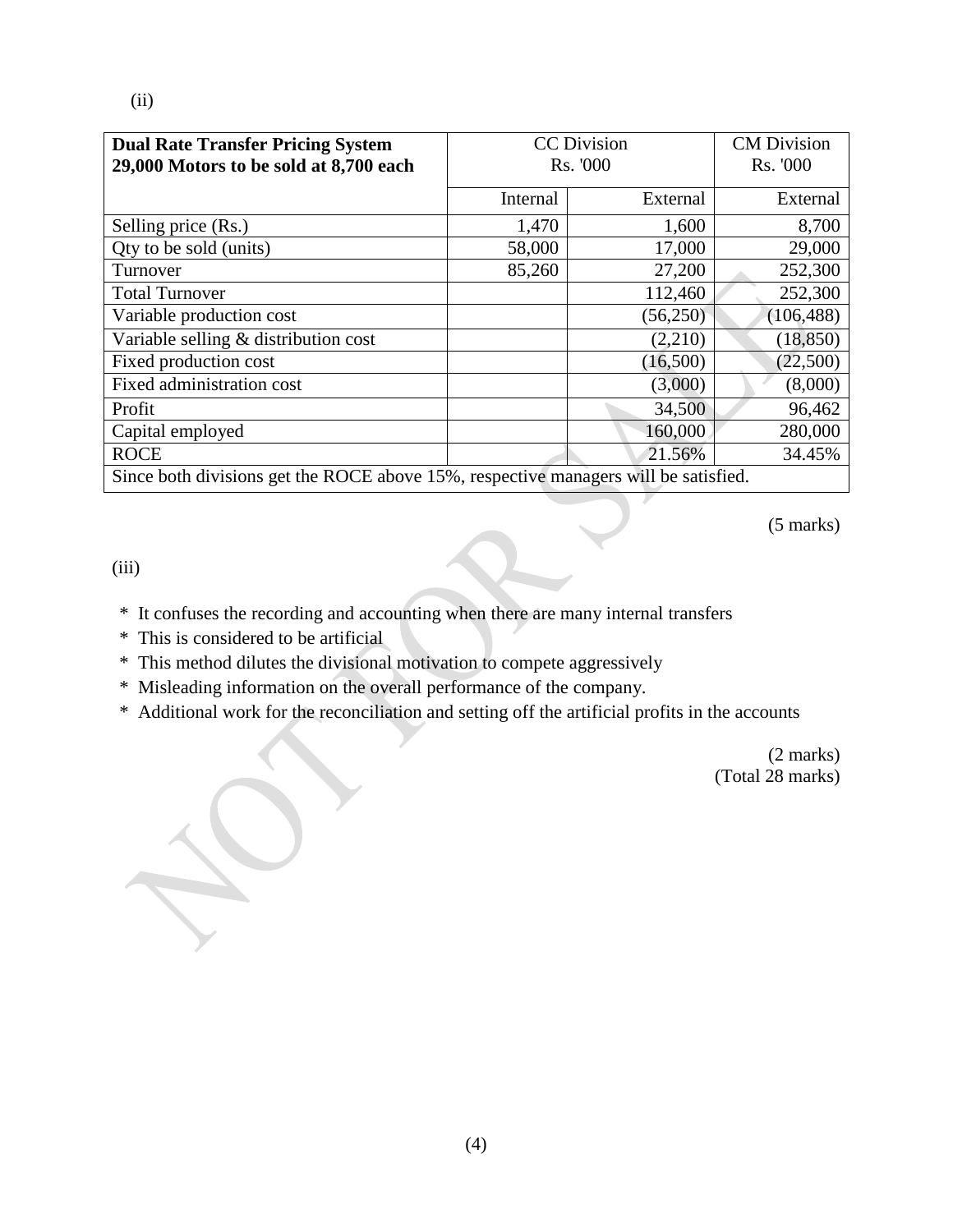#### **Answer No. 02**

|                             | <b>Current cost</b> | (A)            | $(\mathbf{B})$ |    |
|-----------------------------|---------------------|----------------|----------------|----|
|                             | (Rs.)               | ( <b>Rs.</b> ) | ( <b>Rs.</b> ) |    |
| Raw material cost - Main RM | 190.00              | 237.50         | 200.00         | W1 |
| Other RM                    | 60.00               | 75.00          | 78.95          | W2 |
| Direct labour               | 100.00              | 110.00         | 125.00         | W3 |
| Variable overhead           | 50.00               | 60.00          | 60.00          |    |
| Total variable cost         | 400.00              | 482.50         | 463.95         |    |
|                             |                     |                |                |    |

# (a) (A) - When standard grade of main raw material is used (B) - When cheaper grade of main raw material is used

| W1 - Working 01                 |        |     |
|---------------------------------|--------|-----|
| Per unit material consumption   | 2.00   | Kgs |
| Old price per Kg. (Rs.)         | 95.00  |     |
| Increased price $(25%)$ (Rs.)   | 118.75 |     |
| Cheaper grade price (80%) (Rs.) | 95.00  |     |
| Cost of 02 Kgs $(Rs.)$          | 190.00 |     |
| 5% Normal loss (divided by 95%) | 200.00 |     |
|                                 |        |     |

| Or W1 - Working 01                      |        |
|-----------------------------------------|--------|
| New standard main RM cost/unit          | 237.50 |
| If cheaper grade used before RM loss    | 190.00 |
| 95% good output after 5% loss (190/95%) | 200.00 |

| W2- Working 2 - Other RM         |       |
|----------------------------------|-------|
| Other materials new cost         | 75.00 |
| 5% Normal Loss. (Divided by 95%) | 78.95 |

| W3 - Working 3 - Direct Labour          |            |
|-----------------------------------------|------------|
| Increased direct labour @ 100%          | Rs. 110.00 |
| 88% productivity level (divided by 88%) | Rs. 125.00 |

(4 marks)

(b)

# **Calculation of existing price**

|                              | Per unit |
|------------------------------|----------|
| <b>Current Variable Cost</b> | 400.00   |
| <b>Fixed Cost</b>            | 100.00   |
|                              | 500.00   |
| 40% profit margin            | 200.0    |
| <b>Current price</b>         | 700.00   |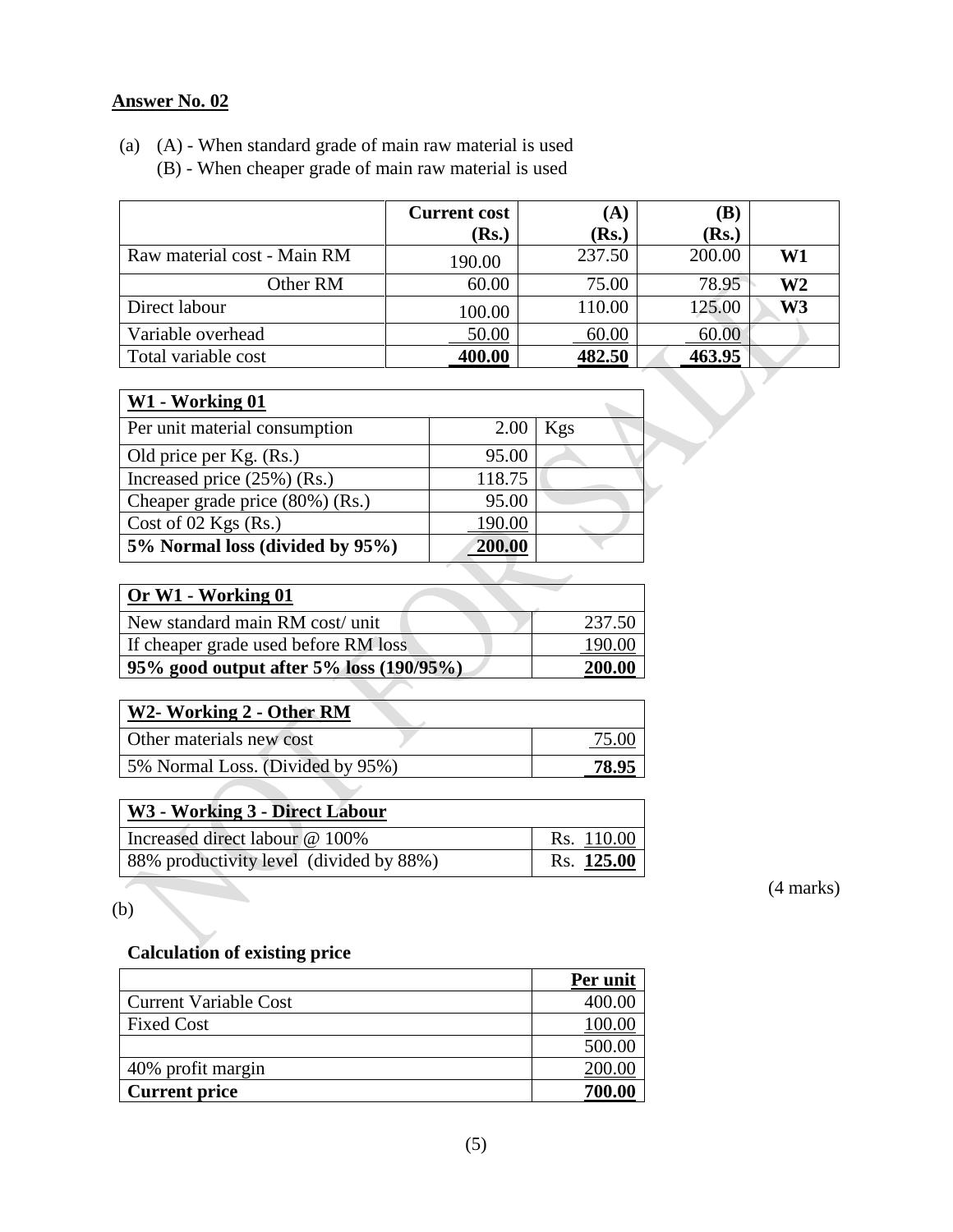## *With the standard main material cost*

|                      | <b>Existing price</b> | At Rs. 680  | At Rs. 650  |
|----------------------|-----------------------|-------------|-------------|
|                      | (Rs.)                 | (Rs.)       | (Rs.)       |
| <b>Selling Price</b> | 700.00                | 680.00      | 650.00      |
| Revised total VC     | (482.50)              | (482.50)    | (482.50)    |
| Contribution         | 217.50                | 197.50      | 167.50      |
| Sellable Qty         | 30,000                | 35,000      | 43,000      |
| Total contribution   | 6,525,000             | 6,912,500   | 7,202,500   |
| Less - Fixed cost    | (3,300,000)           | (3,300,000) | (3,300,000) |
| Net profit           | 3,225,000             | 3,612,500   | 3,902,500   |

# *With the cheaper grade of main raw material*

|                      | <b>Existing price</b> | At Rs. 680    | At Rs. 650  |
|----------------------|-----------------------|---------------|-------------|
|                      | (Rs.)                 | (Rs.)         | (Rs.)       |
| <b>Selling Price</b> | 700.00                | 680.00        | 650.00      |
| Revised total VC     | (463.95)              | (463.95)      | (463.95)    |
| Contribution         | 236.05                | 216.05        | 186.05      |
| Sellable Oty         | 30,000                | 35,000        | 43,000      |
| Total contribution   | 7,081,579             | 7,561,842     | 8,000,263   |
| Less - Fixed cost    | (4,110,000)           | (4, 110, 000) | (4,110,000) |
| Net profit           | 2,971,579             | 3,451,842     | 3,890,263   |

Profit is maximised at the selling price of Rs. 650/- with the standard main raw material.

(8 marks)

(c)

|                                                       | Rs.       |  |
|-------------------------------------------------------|-----------|--|
| Recommended price                                     | 650.00    |  |
| Total variable cost per unit if cheaper grade is used | (463.95)  |  |
| Contribution/unit                                     | 186.05    |  |
| Profit at optimal profit per (b) above                | 3,902,500 |  |
| Fixed cost with cheaper grade of main RM              | 4,110,000 |  |
| Minimum contribution required                         | 8,012,500 |  |
| By dividing contribution/unit;                        |           |  |
| Minimum quantity to be produced                       | 43.066    |  |

(2 marks)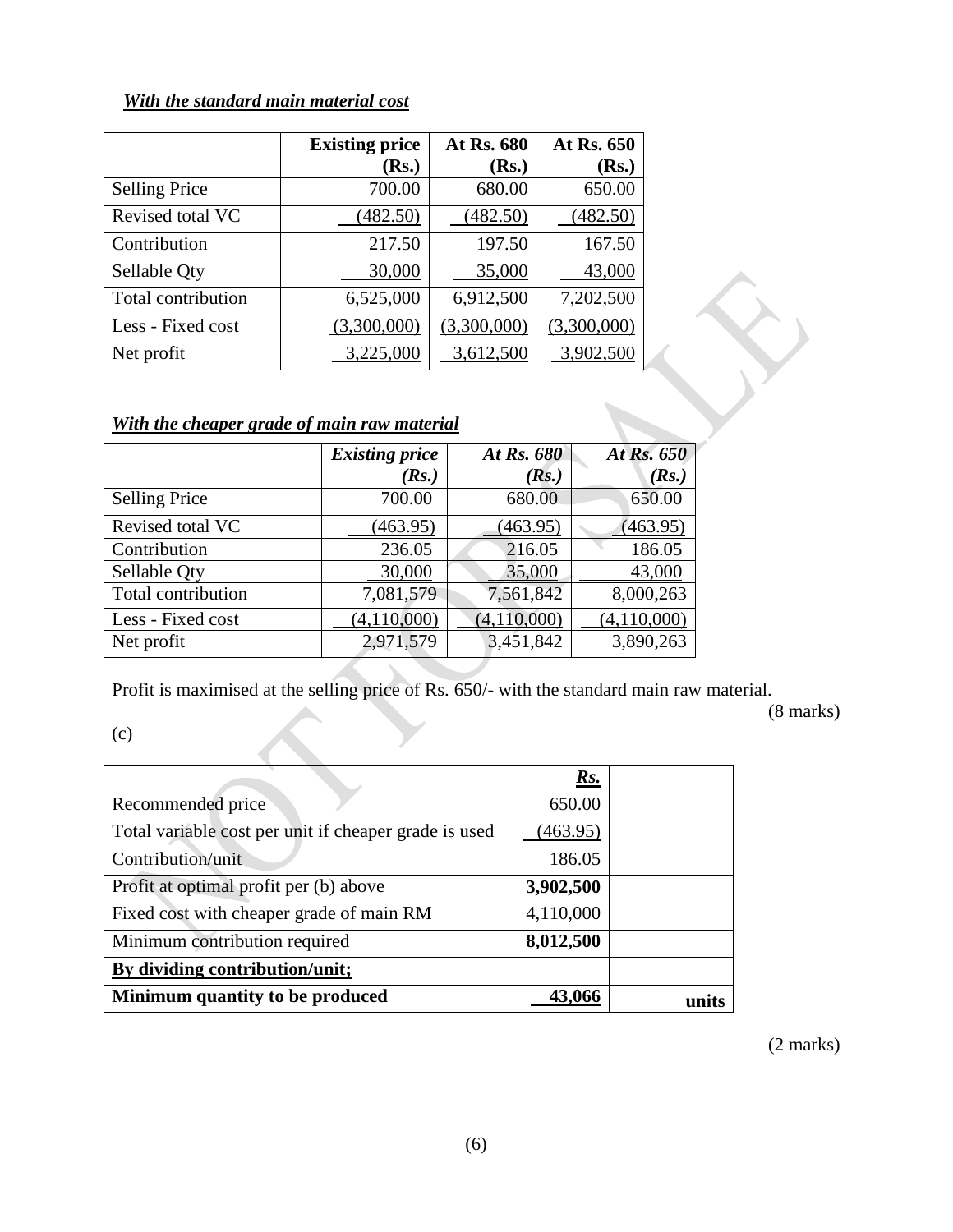#### (d) **Calculating of operating leverage**

|                           | <b>DMPL</b> |       | Competitor |       |
|---------------------------|-------------|-------|------------|-------|
| Contribution margin over  | 80          |       |            |       |
| operating income          | $(80-20)$   |       | $(45-10)$  |       |
| <b>Operating leverage</b> | 1.33        | times | 1.28       | times |

Or

| Change in operating income as % sales/      | 8/60%  |            | $4.5/35\%$ |           |
|---------------------------------------------|--------|------------|------------|-----------|
| Change in sales (Ex. 10% increase in sales) | 10%    |            | 10%        |           |
|                                             | 13.33% |            | 12.90%     |           |
|                                             | 10%    |            | 10%        |           |
|                                             |        | 1.33 times |            | .29 times |

- DMPL has a higher operating leverage compared to its competitor which means;
- DMPL can earn more operating income from increasing sales through good marketing than competitor.
- On the other hand DMPL is more vulnerable than competitor, to decline in revenue.

(4 marks) (Total 18 marks)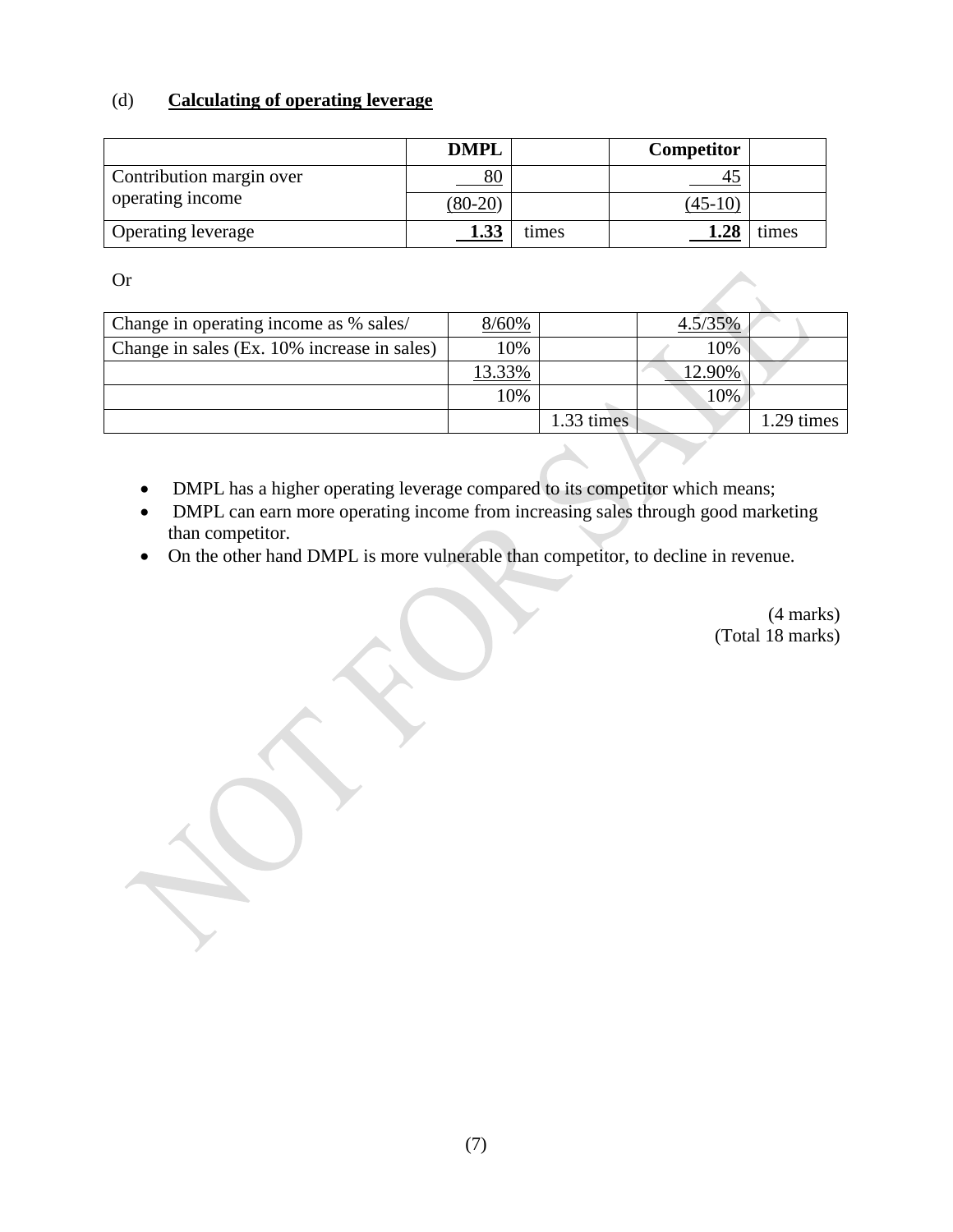#### **Answer No. 03**

#### (a) Calculation of Contribution per kg

|                           | X     | v     | Z     |  |
|---------------------------|-------|-------|-------|--|
| Cost of Chemical A        | 300   | 300   | 600   |  |
| Cost of Chemical B        | 120   | 240   | 120   |  |
| Cost of Chemical C        | 480   | 240   | 240   |  |
| Cost of Chemical D        | 120   | 120   | 120   |  |
| Other manufacturing costs | 220   | 220   | 220   |  |
|                           | 1,240 | 1,120 | 1,300 |  |
| Contribution              | 420   | 500   | 320   |  |
| <b>Selling Price</b>      | 660   | 62    |       |  |

The LP model will be as follows:

Max:  $C = 420X + 500Y + 320Z$  subject to following constraints Material A:  $0.1X + 0.1Y + 0.2Z \le 1200$ Material B:  $0.1X + 0.2Y + 0.1Z \le 2000$ Material C:  $0.2X + 0.1Y + 0.1Z \le 2200$ 

(3 marks)

| ٦<br>I<br>M.<br>۰. |  |
|--------------------|--|
|                    |  |

| Variable | <b>Decision Variables</b> |           |     | <b>Slack Variables</b> | Solution |        |      |
|----------|---------------------------|-----------|-----|------------------------|----------|--------|------|
|          |                           |           | Z   | а                      |          | $\sim$ |      |
| a        | U.I                       | 0.1       | 0.2 |                        |          |        | 1200 |
|          | 0. I                      | $0.2\,$   | 0.1 |                        |          |        | 2000 |
| C        | $\rm 0.2$                 | $\rm 0.1$ | 0.1 |                        |          |        | 2200 |
|          | 420                       | 500       | 320 |                        |          |        |      |

A slack variable represents the unused quantity of a resource, availability of which, is limited

(2 marks)

- (c) Interpretation of the final matrix
	- (i) Optimum Solution

| Quantity of X                  | $4000 \text{ kg}$ |
|--------------------------------|-------------------|
| Quantity of Y                  | $8000 \text{ kg}$ |
| Quantity of Z                  | $0 \text{ kg}$    |
| <b>Total Contribution (Rs)</b> | 5.68 Mn           |

(ii) Resource utilization

| Chemical A | Fully utilised      |
|------------|---------------------|
| Chemical B | Fully utilised      |
| Chemical C | 600 kg not utilised |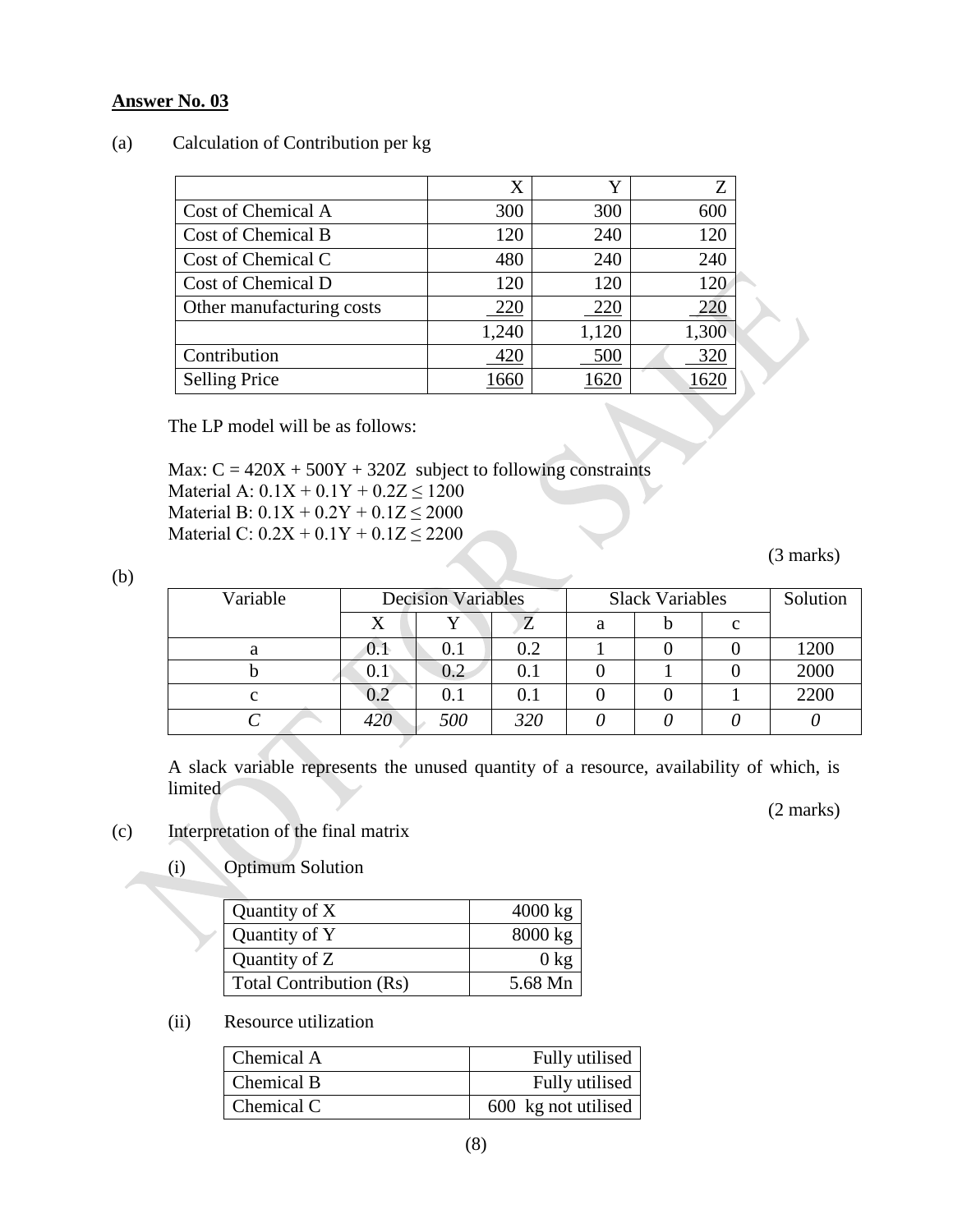|     | (iv)  | Effect of production of an item not in the optimum mix<br>Z is not in the optimum mix. Production of any unit of Z will cause a loss of<br>Rs. 440 per kg in contribution                                                                     |                     |
|-----|-------|-----------------------------------------------------------------------------------------------------------------------------------------------------------------------------------------------------------------------------------------------|---------------------|
|     | (v)   | Decrease in production of X by 3 units<br>Increase in production of Y by 1 unit<br>Decrease in Contribution by Rs 440<br>Increase in unutilised quantity of C by 0.4kg                                                                        |                     |
|     | (vi)  | Impact on the optimum mix if additional 1kg of A is available<br>Increase in production of X by 20 units<br>Decrease of production of Y by 10 units<br>Increase in contribution by Rs 3400<br>Decrease in unutilised quantity of C by 3kg     |                     |
|     | (vii) | Impact on the optimum mix if additional 1kg of B is available<br>Decrease in production of X by 10 units<br>Increase of production of Y by 10 units<br>Increase in contribution by Rs 800<br>Increase in unutilized quantity of C by 1kg      | $(9 \text{ marks})$ |
| (d) | (i)   | Impact if additional 100kg of A is available<br>Increase in production of X by $100 \times 20 = 2000$ kg<br>Decrease of production of Y by $100 \times 10 = 1000$ kg<br>Increase in contribution by $100 \times 3400 = \text{Rs } 340,000$    |                     |
|     | (ii)  | Decrease in production of X by $3 \times 200 = 600$ kg<br>Increase in production of Y by 1 x $200 = 200$ kg<br>Decrease in Contribution by Rs $440 \times 200 =$ Rs $88000$<br>Increase in utilized quantity of C by $0.4 \times 200 = 80$ kg |                     |
|     | (iii) | The premium on price Rs 1000 is less than the shadow price<br>Therefore the offered price is acceptable<br>However with additional 500kg of A, C will be exhausted<br>Therefore it is recommended to accept only 200kg of A                   |                     |
|     | (iv)  | The premium on price Rs 2000 is more than the shadow price<br>Therefore the offered price is not acceptable<br>Therefore it is not recommended to accept the offer                                                                            |                     |

(4 marks) (Total 18 marks)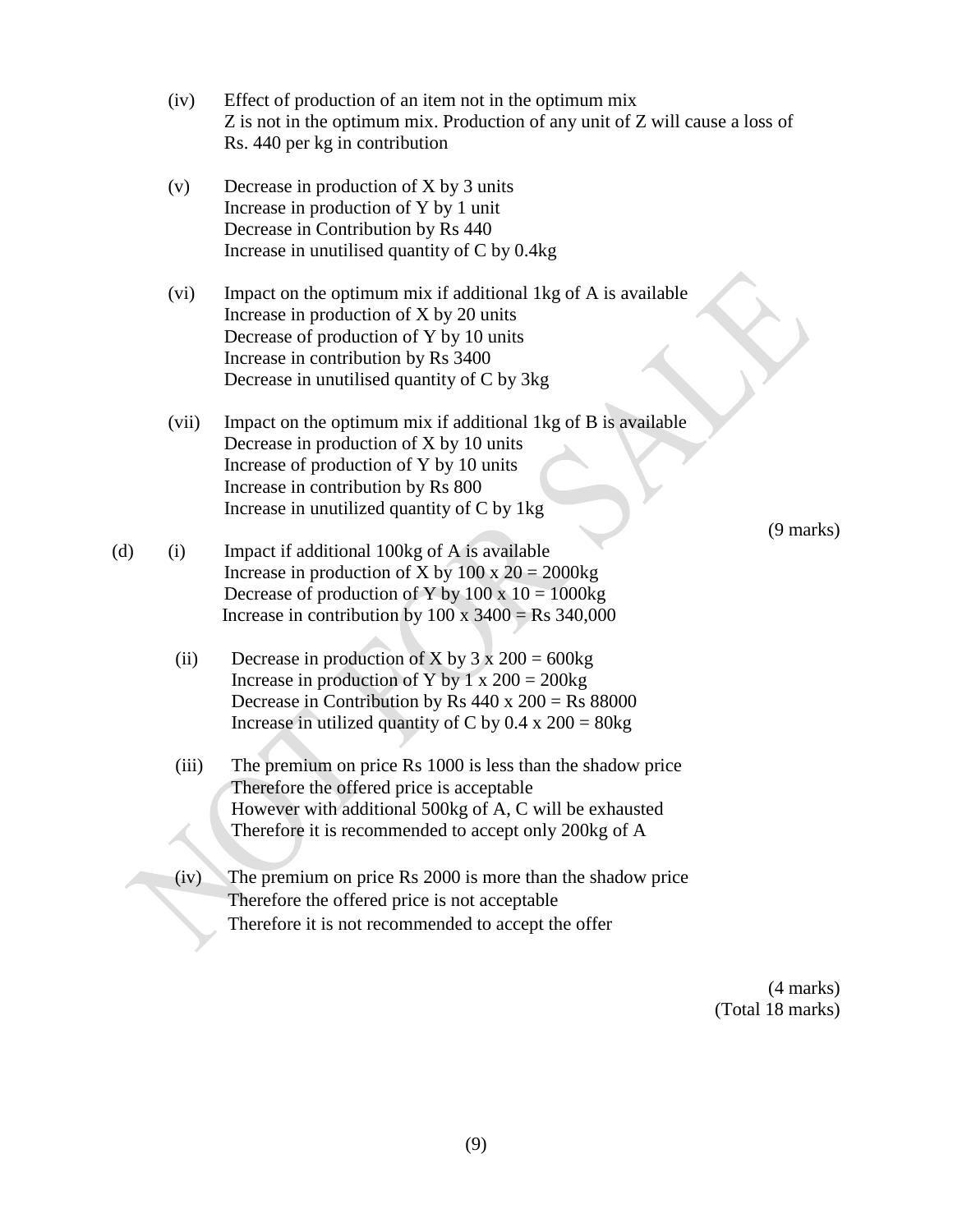#### **Answer No. 04**

#### (a) Pay off table (Rs Mn)

| Strategy |       | Outcomes |       |     |  |  |  |  |
|----------|-------|----------|-------|-----|--|--|--|--|
|          | $O-1$ | $O-2$    | $O-3$ | N-4 |  |  |  |  |
| $S-1$    | 60    | 60       | 60    |     |  |  |  |  |
| $S-2$    | 68    | 64       | 60    | 32  |  |  |  |  |
| $S-3$    | 64    | 62       | 61    | 46  |  |  |  |  |

#### (i) Maxi - Min Rule

| Strategy | Min pay off                                          |  |  |  |  |
|----------|------------------------------------------------------|--|--|--|--|
| $S-1$    |                                                      |  |  |  |  |
| $S-2$    | 32                                                   |  |  |  |  |
| $S-3$    | 46                                                   |  |  |  |  |
|          | Strategy with highest of the minimum pay offs is S-1 |  |  |  |  |

#### (ii) Maxi - Max Rule

| Strategy | Max pay off                                          |  |  |  |  |
|----------|------------------------------------------------------|--|--|--|--|
| S-1      |                                                      |  |  |  |  |
| $S-2$    | ነነ                                                   |  |  |  |  |
| $S-3$    | 64                                                   |  |  |  |  |
|          | Strategy with highest of the maximum pay offs is S-2 |  |  |  |  |

#### (iii) Min - Max Regret Rule

 $\mathcal{L}(\mathcal{A})$ 

 $\blacksquare$ 

The regret table will be as follows (Rs Mn)

| Strategy                                       |       | Outcomes | Maximum |       |        |  |  |
|------------------------------------------------|-------|----------|---------|-------|--------|--|--|
|                                                | $O-1$ | $O-2$    | $O-3$   | $O-4$ | Regret |  |  |
| $S-1$                                          |       |          |         |       |        |  |  |
| $S-2$                                          |       |          |         | 28    | 28     |  |  |
| $S-3$                                          |       |          |         |       |        |  |  |
| Strategy which minimises maximum regret is S-1 |       |          |         |       |        |  |  |

(8 marks)

(b) Maxi- Min and Min - Max Regret Rules are risk averse criteria whereas Maxi- Max rule is an optimistic high risk criterion

(2 marks)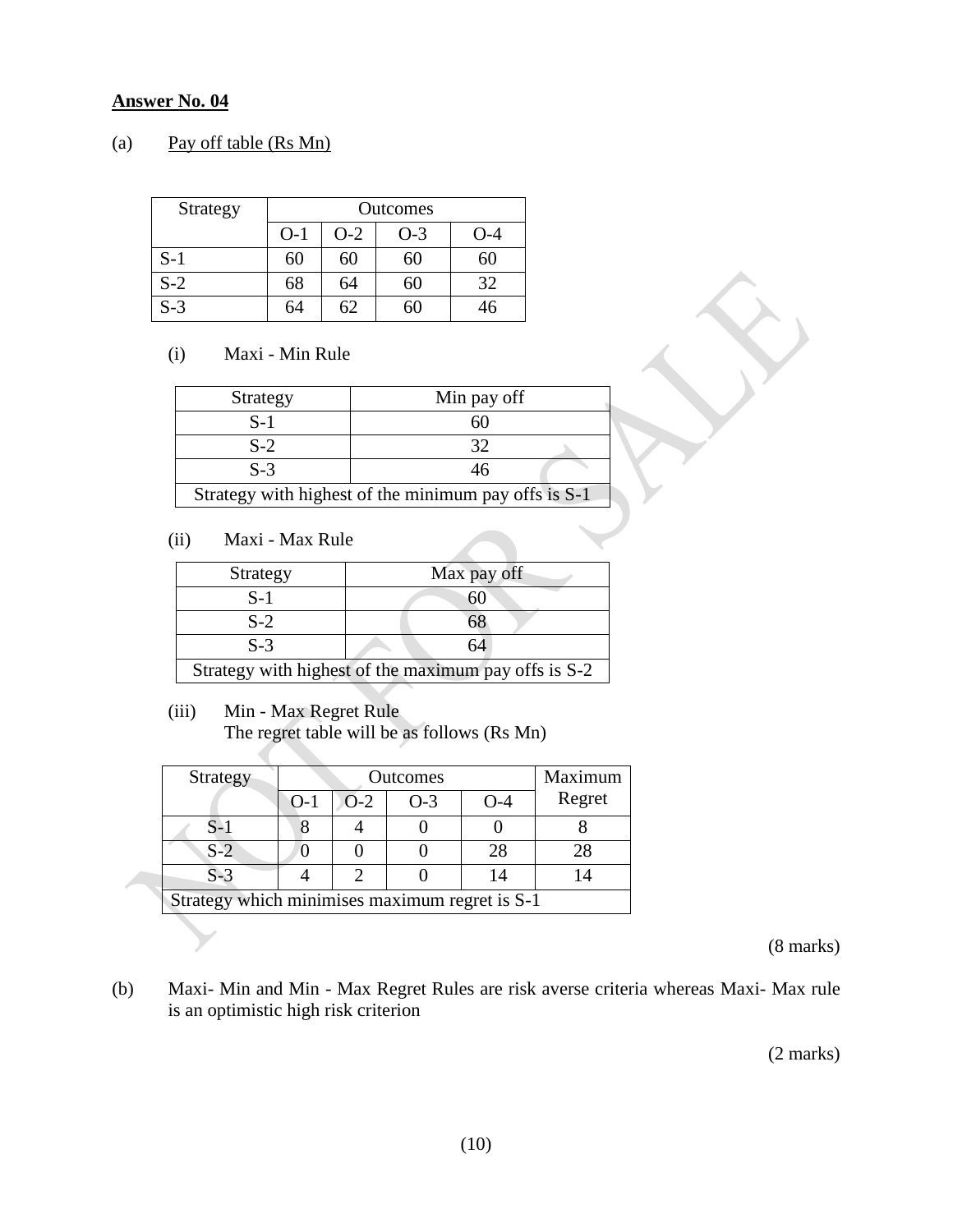| Strategy |        | Outcomes / Probabilities | <b>Expected Pay</b> |        |       |
|----------|--------|--------------------------|---------------------|--------|-------|
|          | $O-1$  | $O-2$                    | off                 |        |       |
|          | 0.2925 | 0.1575                   | 0.3575              | 0.1925 |       |
| $S-1$    | 60     | 60                       | 60                  | 60     | 60.00 |
| $S-2$    | 68     | 64                       | 60                  | 32     | 57.58 |
| $S-3$    | 64     | 62                       | 60                  |        | 58.79 |

(c) The expected pay offs are as follows

S-1 has the highest expected pay off which is Rs 60 Mn. Therefore S-1 is recommended.

(5 marks)

(d) If perfect information is available the expected pay offs will be as follows

|       |         |             | Rs Mn       |
|-------|---------|-------------|-------------|
|       | Max Pay | Probability | Exp Pay off |
|       | off     |             |             |
| $O-1$ | 68      | 0.2925      | 19.89       |
| $O-2$ | 64      | 0.1575      | 10.08       |
| $O-3$ | 60      | 0.3575      | 21.45       |
| $O-4$ | 60      | 0.1925      | 11.55       |
|       |         |             | 52.97       |

Value of Perfect Information =  $62.97 - 60 =$  Rs. 2.97 Mn

(3 marks)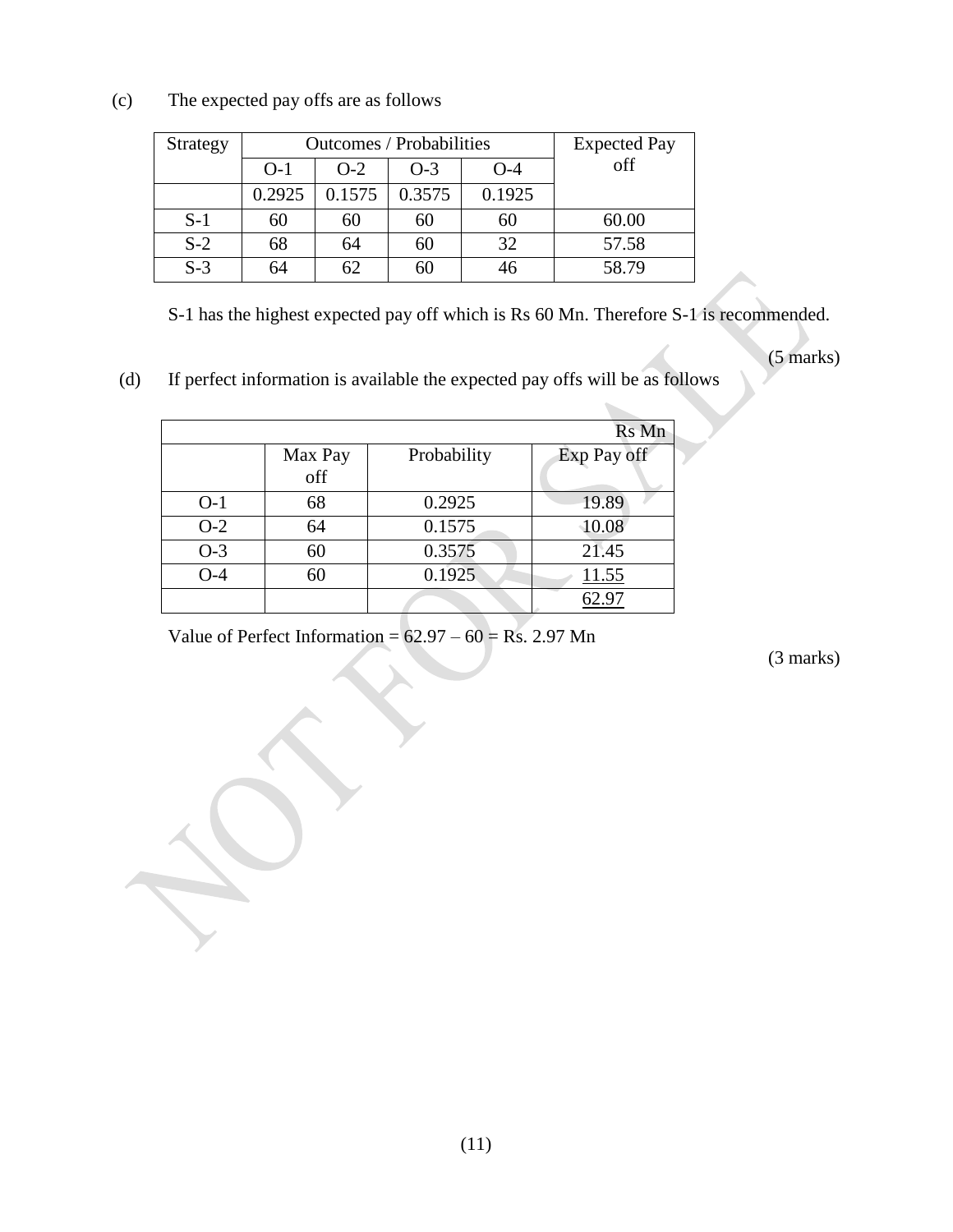| (a) |                |                    |                         |                        |
|-----|----------------|--------------------|-------------------------|------------------------|
|     |                |                    | Random Cause $= 80\%$   |                        |
|     |                |                    | (Rs. 0)                 |                        |
|     |                | Investigate        |                         |                        |
|     |                | (Rs. 225,000)      |                         | Eliminated = $95%$     |
|     |                |                    | Nonrandom cause $= 20%$ | (Rs. 0)                |
|     |                |                    | Rectification           |                        |
|     |                |                    | (Rs. 1,000,000)         |                        |
|     | D <sub>1</sub> |                    |                         | Not eliminated = $5\%$ |
|     |                |                    | Random Cause $= 80\%$   | (Rs. 6 million)        |
|     |                |                    | (Rs. 0)                 |                        |
|     |                |                    |                         |                        |
|     |                | Do not investigate |                         |                        |
|     |                | (Rs. 0)            |                         |                        |
|     |                |                    | Nonrandom cause $= 20%$ |                        |
|     |                |                    | (Rs. 6 million)         |                        |
|     |                |                    |                         |                        |

| Evaluation based on the expected cost                                        | RS.       |
|------------------------------------------------------------------------------|-----------|
| If investigated (Rs.) = $225,000 + [(1,000,000 + 6,000,000 * 5\%) * 20\%] =$ | 485,000   |
|                                                                              |           |
| If not investigated (Rs.) = $6,000,000 * 20\%$                               | 1,200,000 |

If investigated the loss would be lower than not investigating. Therefore it is advisable to investigate all variances and to correct variances stemmed from nonrandom causes.

(12 marks)

#### (b) Probability of indifference

Assuming the probability of the cause to be nonrandom occurrence is X

 $225,000 + (1,000,000 + 6,000,000 * 5%) X = 6,000,000X$ 

 $X = 4.79%$ 

If the cause for variance being random variable at the probability of more than 95.21% (1 - 4.79%), it is not worth investigating future variances.

(3 marks)

#### (c) Measurement errors

For example labour hours for a particular operation may be incorrectly added up. Incorrect classification of indirect labour cost is classified as direct labor costs.

#### Out-of-date standard

Due to the changes in the technology or fail to take into account the learning curve effect will leads to standards being out of date.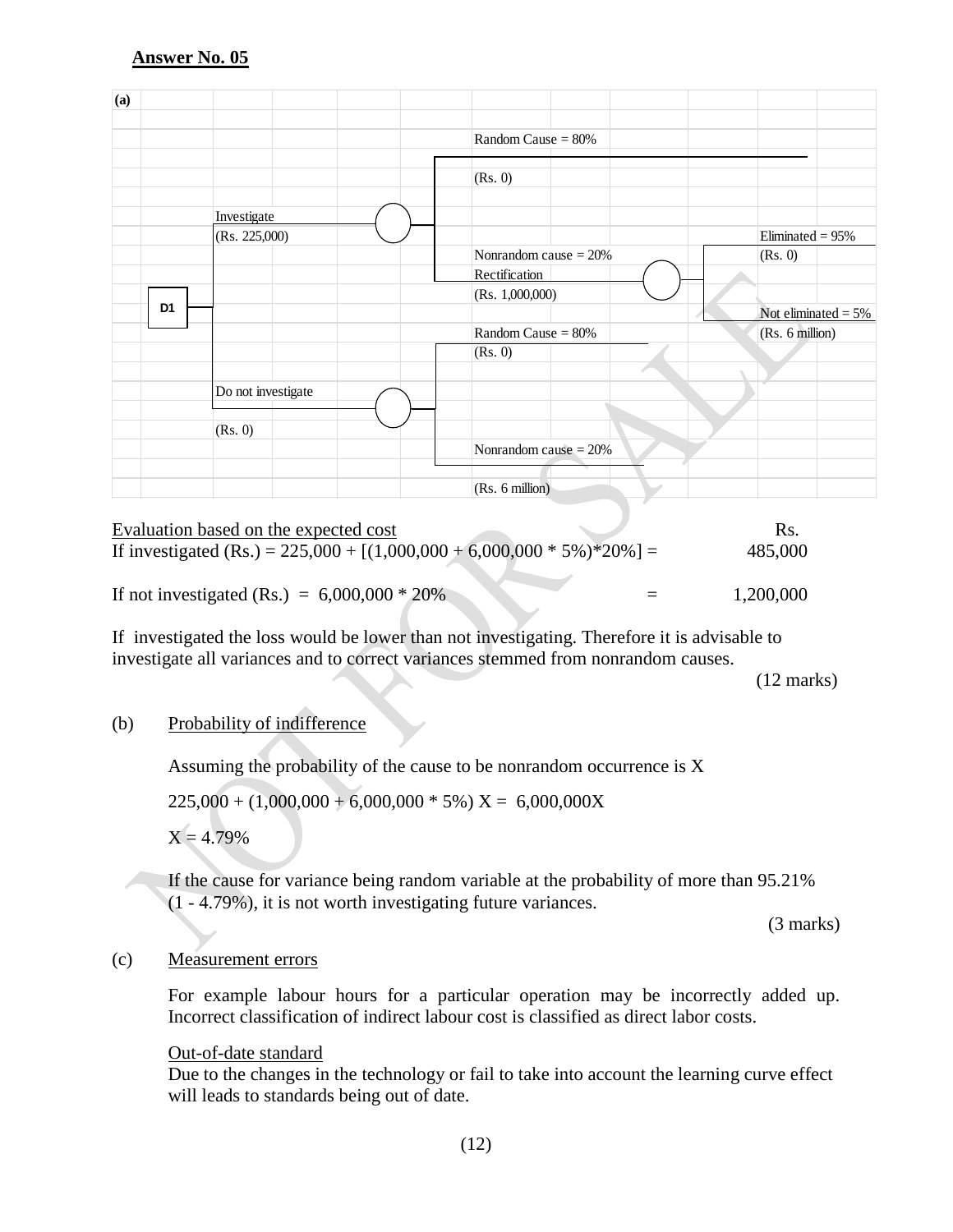#### Out-of-control operation

Variance can be due to inefficient operations for example failure to follow the given procedures, faulty machinery, or human errors.

#### **Answer No. 06**

(3 marks)

#### (a)

- (1) Environmental prevention costs These are the costs of activities undertaken to prevent the production of waste that could cause damage to the environment
	- e.g. \* costs associated with the design and operation of processes to reduce contaminants \* training employees
		- \* recycling products

#### (2) Environmental appraisal costs

These are the costs incurred to ensure that a firm's activities, products and processes conform to regulatory laws and standards

- e.g. \* inspection of products and processes to ensure compliance
	- \* auditing environmental activities
	- \* Performing contamination tests

#### (3) Environmental internal failure costs

These are the costs incurred from performing activities that have been produced but not discharged in to the environment. such costs are incurred to eliminate or reduce waste to levels that comply with regulatory requirements

- e.g. \*costs of disposing of toxic materials
	- \* costs of recycling scrap

#### (4) Environmental external failure costs

These are the costs incurred on activities performed after discharging waste into the environment.

- e.g. \* costs of cleaning up contaminated soil
	- \* restoring land to its natural state
	- \* cleaning up oil spills and waste discharges

(8 marks)

#### (b) Life Cycle Costing

Traditional management accounting procedures primary focus on the manufacturing stage of product life cycle. As a result, certain relevant cost elements such as,

Pre manufacturing stage expenses e.g. research and development expenditure.

Post manufacturing expenses such as abandonment and disposal cost were omitted in the pricing process.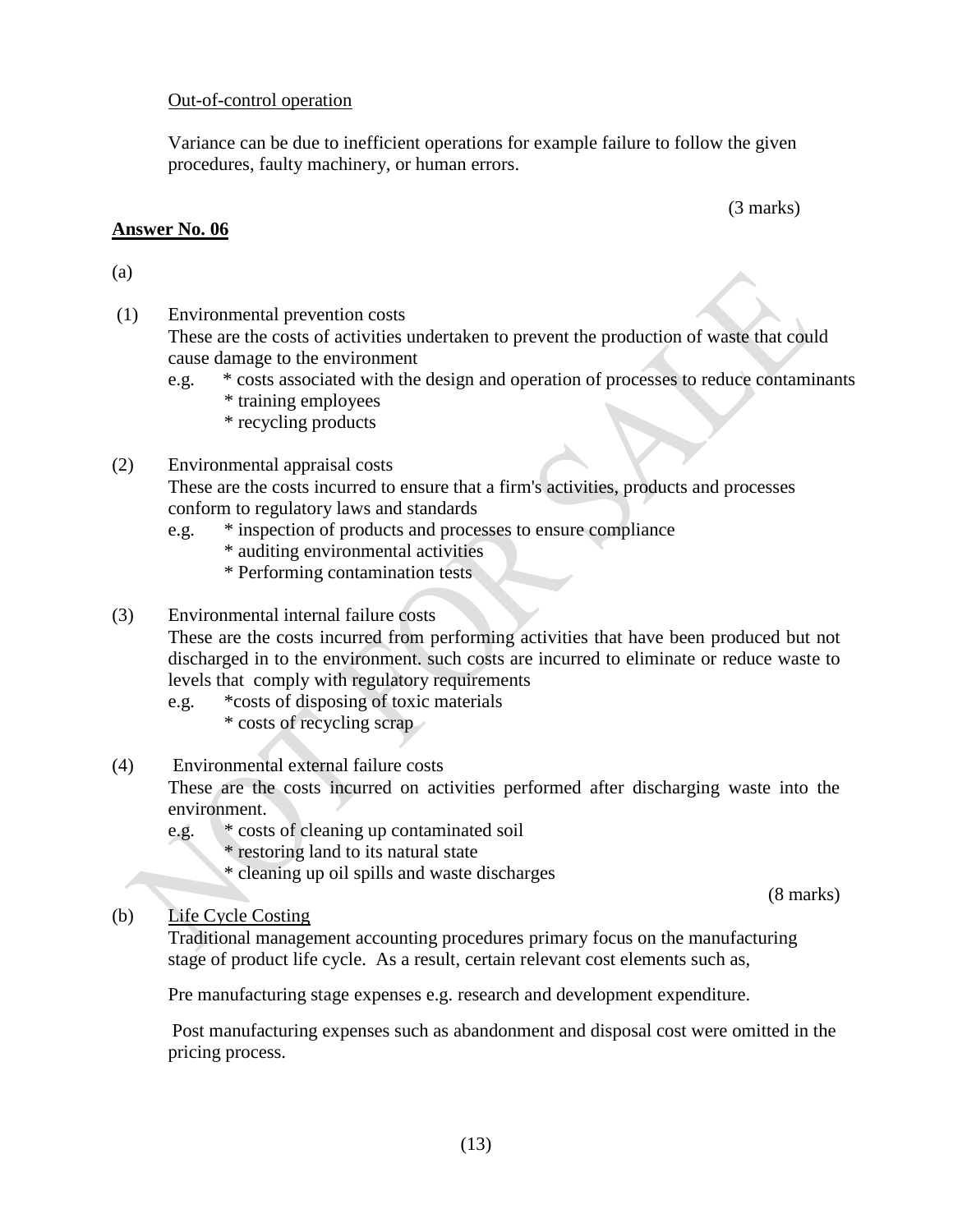To avoid this risk, life cycle costing was introduced under this all relevant costs from product design stage to disposal stage are considered in product costing.

(2 marks)

 $(c)$  (i)

Cost driver rates Product design –  $6Mn / 4000$  hr = 1500 per design hour Purchasing  $-600k/2000$  orders = 300 per order Production (excl depn) –  $3.6Mn / 6000$  hr = 600 per machine hour Packing  $-1.2Mn / 10000$  cm = 120 per cubic meter Distribution – 1.8Mn / 60000 kg = 30 per kg

| Overhead cost per unit                 |  |       |                  |        | <b>Rs</b> |  |
|----------------------------------------|--|-------|------------------|--------|-----------|--|
| Product design (200 x 1500 / 5000)     |  |       | $\left(1\right)$ | 60     |           |  |
| Depreciation $(25000 \times 8 / 5000)$ |  | (1)   | 40               |        |           |  |
| Purchasing $[(250/50) \times 300]$     |  |       |                  |        |           |  |
| $/250$ ]                               |  |       |                  |        |           |  |
| Production $(0.375 \times 600)$        |  |       | (1/2)            | 225    |           |  |
| Packing $(0.4 \times 120)$             |  |       | 48               |        |           |  |
| Distribution $(3 \times 30)$           |  | (1/2) | 90               |        |           |  |
| <b>Total Cost</b>                      |  |       | 469              | ('1/2) |           |  |

(6 marks)

(ii)

Selling Price Rs. 550 Profit Margin 25%

 $\mathcal{A}$ 

Target cost = Rs. 550 x  $\frac{100}{8}$  = Rs. 440 125

> (2 marks) (Total 18 marks)